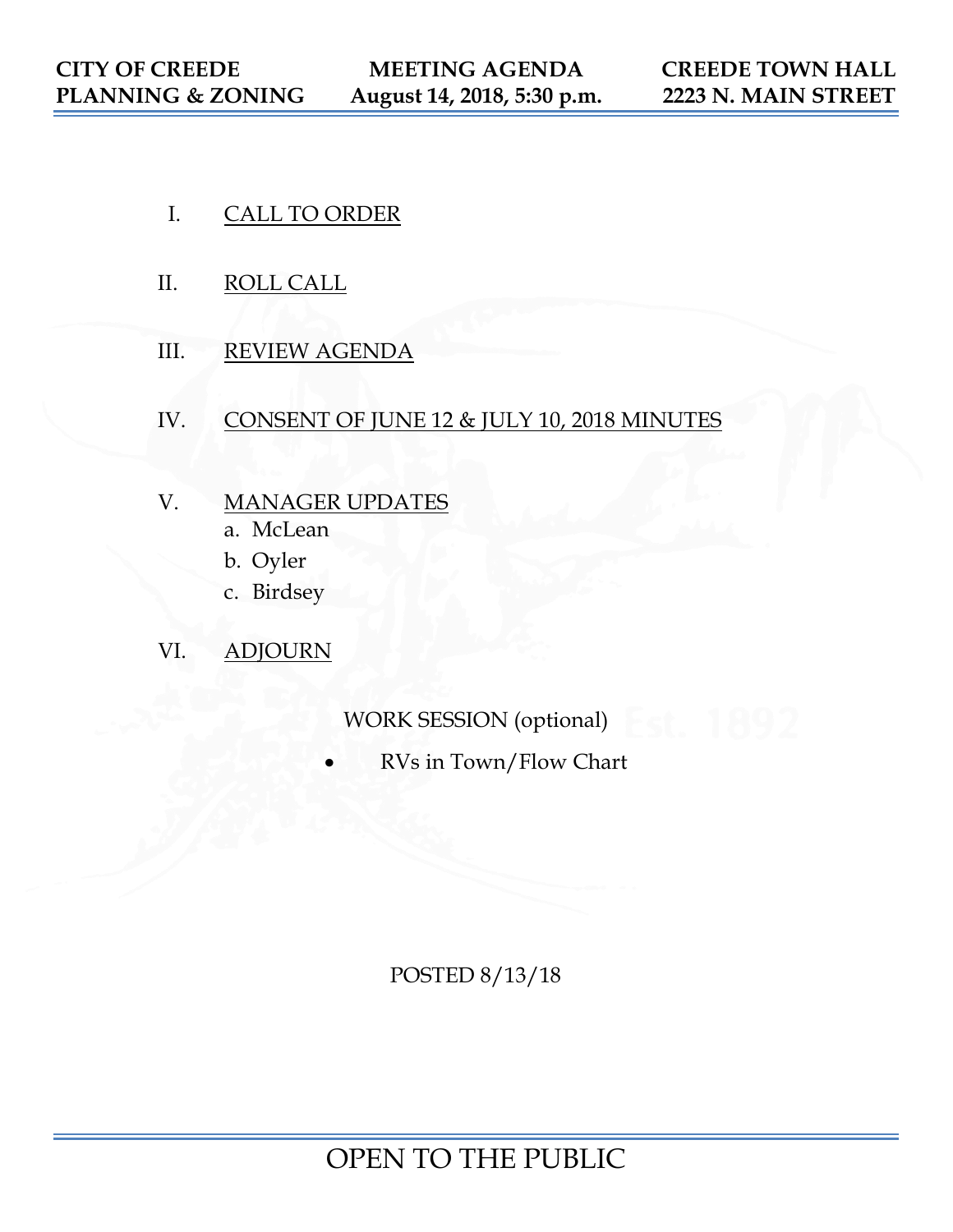# **PLANNING & ZONING COMMISSION CITY OF CREEDE, COLORADO – A TOWN June 12, 2018**

#### REGULAR MEETING

The Planning and Zoning Commission of the City of Creede – a Town, County of Mineral, State of Colorado, met in the Creede Town Hall at the hour of 6:05 p.m. There being present at the call of the roll the following persons:

COMMISSIONERS PRESENT: Jordan, Freer, Butler, Larson, Kehr, Vita, Krueger

Commission Chair Jordan, presiding, declared a quorum present:

Those members of staff also present were as follows: Clyde Dooley, City Manager

Randi Snead, City Clerk

# AGENDA

An RV Discussion and a recommendation on Aspen Avenue was added to the agenda. Commissioner Butler moved and Commissioner Krueger seconded to approve the agenda as amended. The vote was unanimous. Commission Chair Jordan declared the motion carried.

#### CONSENT OF MAY 8, 2018 MINUTES

Commissioner Butler moved and Commissioner Krueger seconded to approve the May 8, 2018 minutes as presented. The vote was unanimous. Commission Chair Jordan declared the motion carried.

#### NEW BUSINESS

# ASPEN AVENUE TURNAROUND

Commissioner Vita moved and Commissioner Freer seconded to recommend that the Board of Trustees request an assessment and estimate from an engineer for the turnaround and consider adding funding to their 2019 budget for the project. The vote was unanimous. Commission Chair Jordan declared the motion carried.

#### ADJOURN

There being no further business to come before the Planning and Zoning Commission at this time, Commissioner Krueger moved and Commissioner Kehr seconded that the meeting be adjourned at 6:38 p.m. The vote was unanimous. Commission Chair Jordan declared the motion carried.

Respectfully submitted:

 /*Randi Snead/* Randi Snead, City Clerk/Treasurer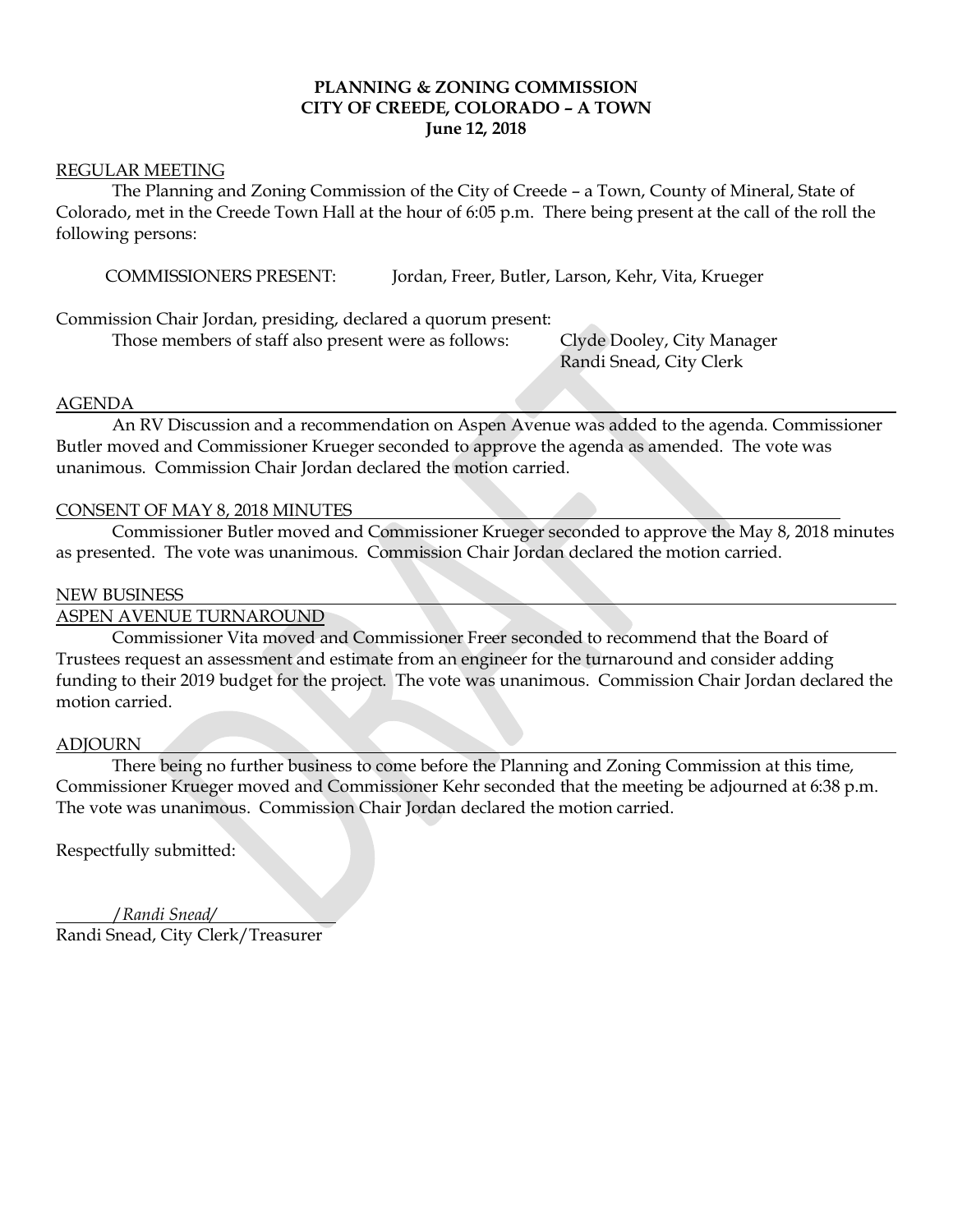# **PLANNING & ZONING COMMISSION CITY OF CREEDE, COLORADO – A TOWN July 10, 2018**

#### REGULAR MEETING

The Planning and Zoning Commission of the City of Creede – a Town, County of Mineral, State of Colorado, met in the Creede Town Hall at the hour of 5:30 p.m. There being present at the call of the roll the following persons:

COMMISSIONERS ABSENT: Vita

COMMISSIONERS PRESENT: Jordan, Freer, Butler, Larson, Kehr, Krueger

Commission Chair Jordan, presiding, declared a quorum present:

Those members of staff also present were as follows: Clyde Dooley, City Manager

Randi Snead, City Clerk

#### AGENDA

 A discussion of the Loma survey was added to the agenda. Commissioner Krueger moved and Commissioner Butler seconded to approve the agenda as amended. The vote was unanimous. Commission Chair Jordan declared the motion carried.

# CONSENT OF JUNE 12, 2018 MINUTES

The wrong minutes were included in the packet and the approval of the June 12, 2018 minutes was tabled to the August meeting.

#### PUBLIC HEARING AND RELATED ACTIONS

# CONSIDER RESOLUTION 2018-06 CREEDE BAPTIST CHURCH VARIANCE

Commission Chair Jordan opened the public hearing. There was no correspondence received and no comments for or against the variance. Commission Chair Jordan closed the public hearing. Commissioner Butler moved and Commissioner Kehr seconded to recommend that the Board of Trustees approve Resolution 2018-06 Approving a Variance for Creede Baptist Church. The vote was unanimous. Commission Chair Jordan declared the motion carried.

# NEW BUSINESS

#### NORTH CREEDE

Property owners from North Creede were in attendance to discuss ongoing replat proposals in the area. After an extensive discussion, the Planning & Zoning Commission requested that the property owners work with the City Manager reach consensus and return to the commission with a Boundary Line Agreement draft for consideration.

# TOWN HALL/MORTON/MCLEAN REPLAT

Commissioner Krueger moved and Commissioner Kehr seconded to approve the Boundary Line Agreement proposed for the replat contingent on approval of adjacent property owners Dick and Jane Morton. The vote was unanimous. Commission Chair Jordan declared the motion carried.

#### LOMA

The Planning & Zoning Commission was updated on the progress of the Loma Survey.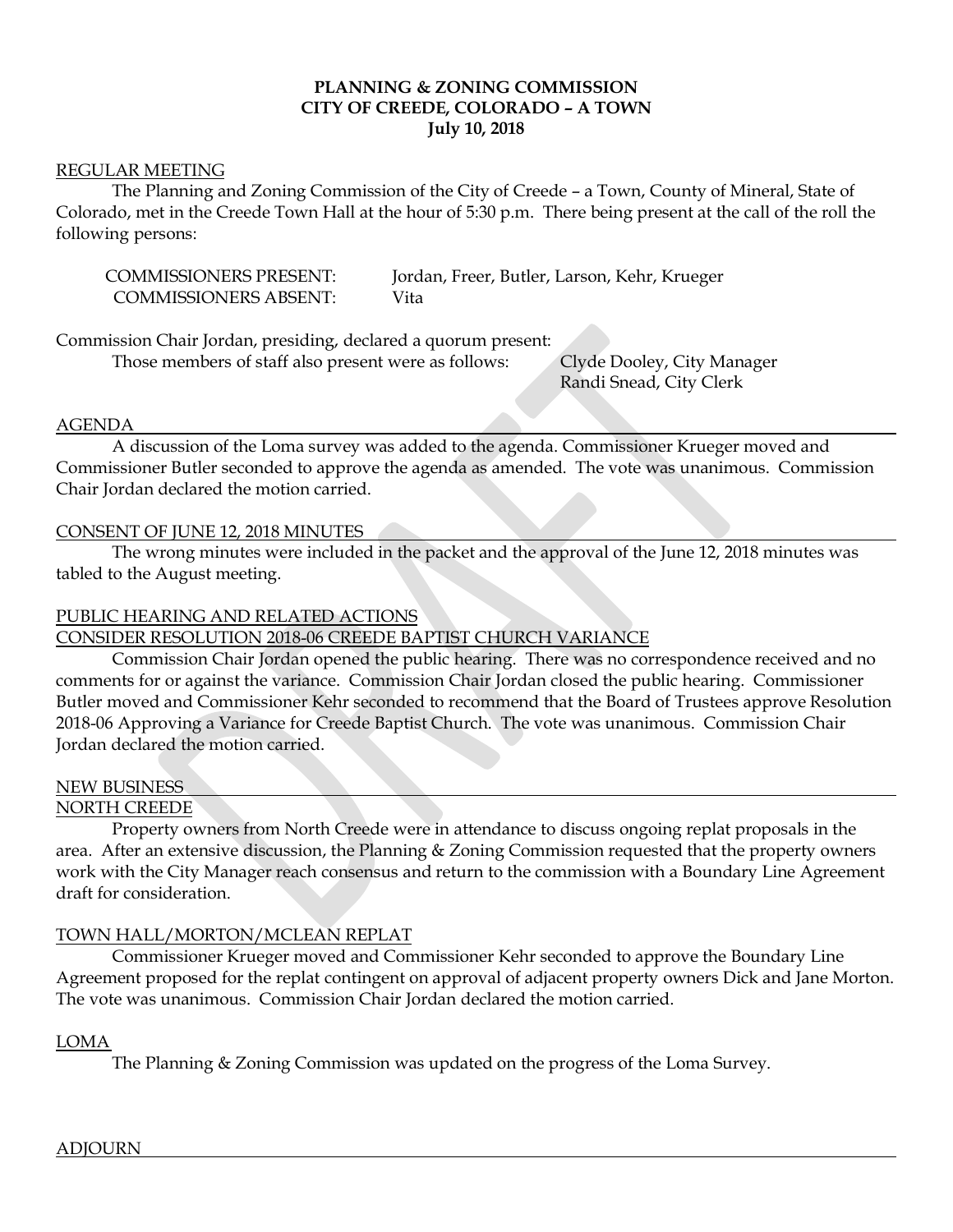There being no further business to come before the Planning and Zoning Commission at this time, Commissioner Kehr moved and Commissioner Krueger seconded that the meeting be adjourned at 6:21 p.m. The vote was unanimous. Commission Chair Jordan declared the motion carried.

Respectfully submitted:

 /*Randi Snead/* Randi Snead, City Clerk/Treasurer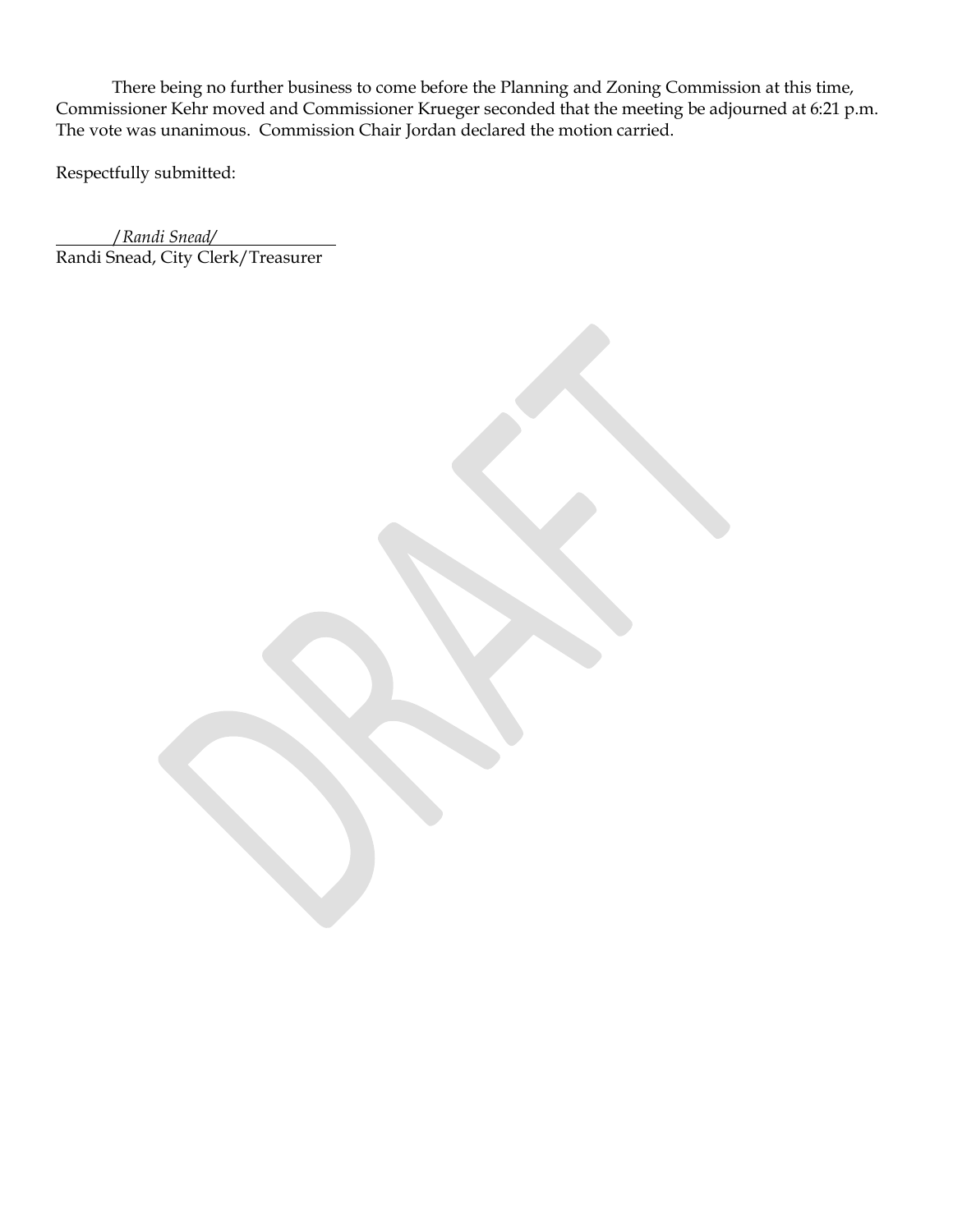# To: Planning & Zoning Commission **From: Clyde** Date: 8/9/18

# ARE WE MORE GUILTY OF NOT WORKING WITH PEOPLE TO CLEAN UP THEIR PROPERTY BOUNDARIES or LETTING THEM USE PUBLIC PROPERTY FOR NOTHING?;

We've been asking ourselves that question since I got here in 2003 and we've swung from one pendulum to the other. We've gone from: you pay for the survey, pay the due process fee of \$500 and we'll give you the property - to we'll pay for the survey, you pay the due process fee of \$500 and we'll charge you \$10.00 a square foot. We've also had larger parcels appraised to make everyone feel more comfortable. We're currently asking for \$4.92 a square foot with the survey cost negotiated if it involves a public street and/or if other property owners are involved.

People generally survey and/or seek a boundary adjustment because they have to. Most often initiated by development or a lending institution involved with a property transfer, sale. So the "deals" offered a few years ago are not necessarily what a new Board wants today.

There has been a lot of ambiguity in original ownership of property marked off on a map that was within the railroad right-of-way. The railroad was here before The City of Creede or the Town of Creede was incorporated, but not before there was a "Creede" Camp". So by the time the railroad abandoned rail service and ended up abandoning their right-of-way in 1969 and 2008, people questioned whether the property fell under private or public ownership. I could easily bore and/or overwhelm you notes and declarations. And that's one of the reasons we told the SLB we'd work with the property owners to clear their titles and work towards the best uses of the land.

Our boundaries rarely pass a clean title search or comfort a lending institutions and that's why we've been forced to help people. And of course no two situations are exactly the same. One process made sense then, but not necessarily now. Encroachments always play a big part in the negotiations. The railroad sometimes sold their structures to adjacent property owners before abandoning the right-of-way and people assumed the land came with it. But of course that's not true in all cases. We've seen some of the quick land deals made in the mid to late 60's when Homestake came to town. Similar, but not near as catastrophic as the mining rush of the 1890's, with three counties sparing for jurisdiction, but still a nightmare.

Frank made a good point about a survey/replat for property along a street/alley. Two of the edges greatly benefit the city - when we don't have that street/alley surveyed and the other two edges benefit the private property owner(s).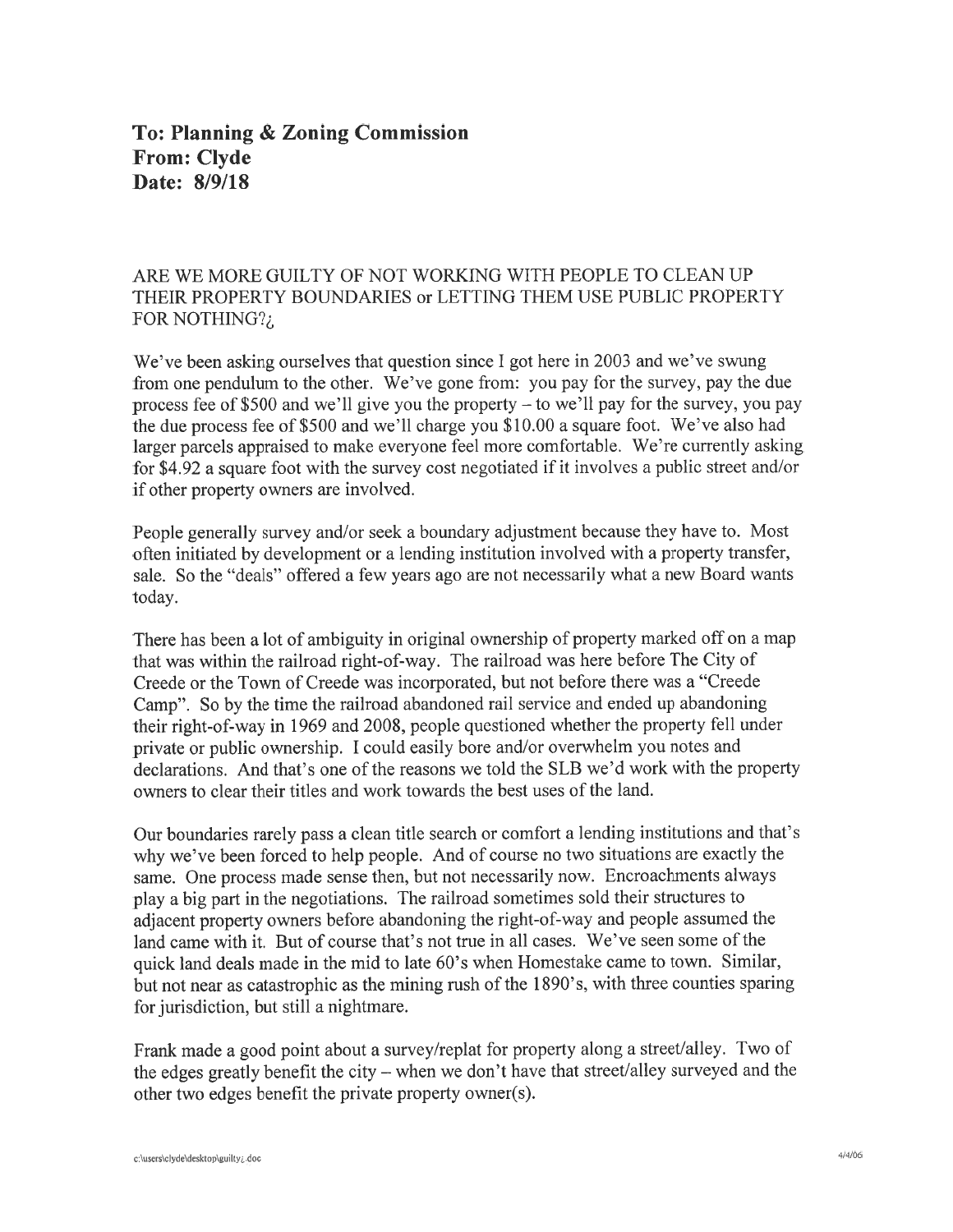# **Resolution No. 2018-**

# THE RE-PLAT OF TRACT 3R, BLOCK 14, CREEDMOOR

**WHEREAS**, the City of Creede is a municipality in the State of Colorado; and has the statutory and legal authority to enact, enforce, and amend or suspend, ordinances, resolutions and regulations; and

**WHEREAS.** Allan and Clare McLean are the owners of "The East 80 feet of Lot 1, and all of Lot 2, Block 14, Creedmoor, City of Creede, County of Mineral, State of Colorado". The property they've occupied over the years includes a portion of property platted as Loma Street and a fenced portion of the north portion of Lot 3, Block 14, Creedmoor, City of Creede, County of Mineral, State of Colorado; and

WHEREAS, Richard and Jane Morton are the owners of Lots 3 and 4, and the North 6feet, 2 inches of Lot 5, Block 14, and the South 18 feet, 10 inches of Lot 5, all of Lot 6, and the North 8.2 feet of Lot 7 in Block 14, Creedmoor, City of Creede, County of Mineral, State of Colorado; and

WHEREAS, The City of Creede, Allan and Clare McLean, and Richard and Jane Morton (herein "Parties") signed and agreed to have Tract 3R, Block 14, Creedmoor, City of Creede, County of Mineral, State of Colorado surveyed and replatted with a Boundary Line Agreement (herein "Agreement") approved by the Board of Trustees on August 7, 2018, and

**WHEREAS**, the "Parties" agreed to exchange quit-claim deeds in the "Agreement" in order to clarify the ownership of Tract 3R, Block 14, Creedmoor, City of Creede, County of Mineral, State of Colorado with a process following this Resolution.

The above described Tract, contain approximately 4,776 square feet, more or less and is subject to any and all easements of whatsoever nature.

# NOW THEREFORE, BE IT RESOLVED BY THE BOARD OF TRUSTEES OF THE CITY OF CREEDE, A COLORADO TOWN, THAT:

**SECTION 1:** The Board of Trustees have determined that it is in the best interest of the citizens of the City to authorize the requested replat.

SECTION 2: The Board has determined that all requirements for submitting the replat have been met by the applicants.

SECTION 3: The above described property has been replatted and will be recorded as "Tract 3R", Block 14, Creedmoor, City of Creede, and Mineral County, Colorado as shown on "Exhibit A".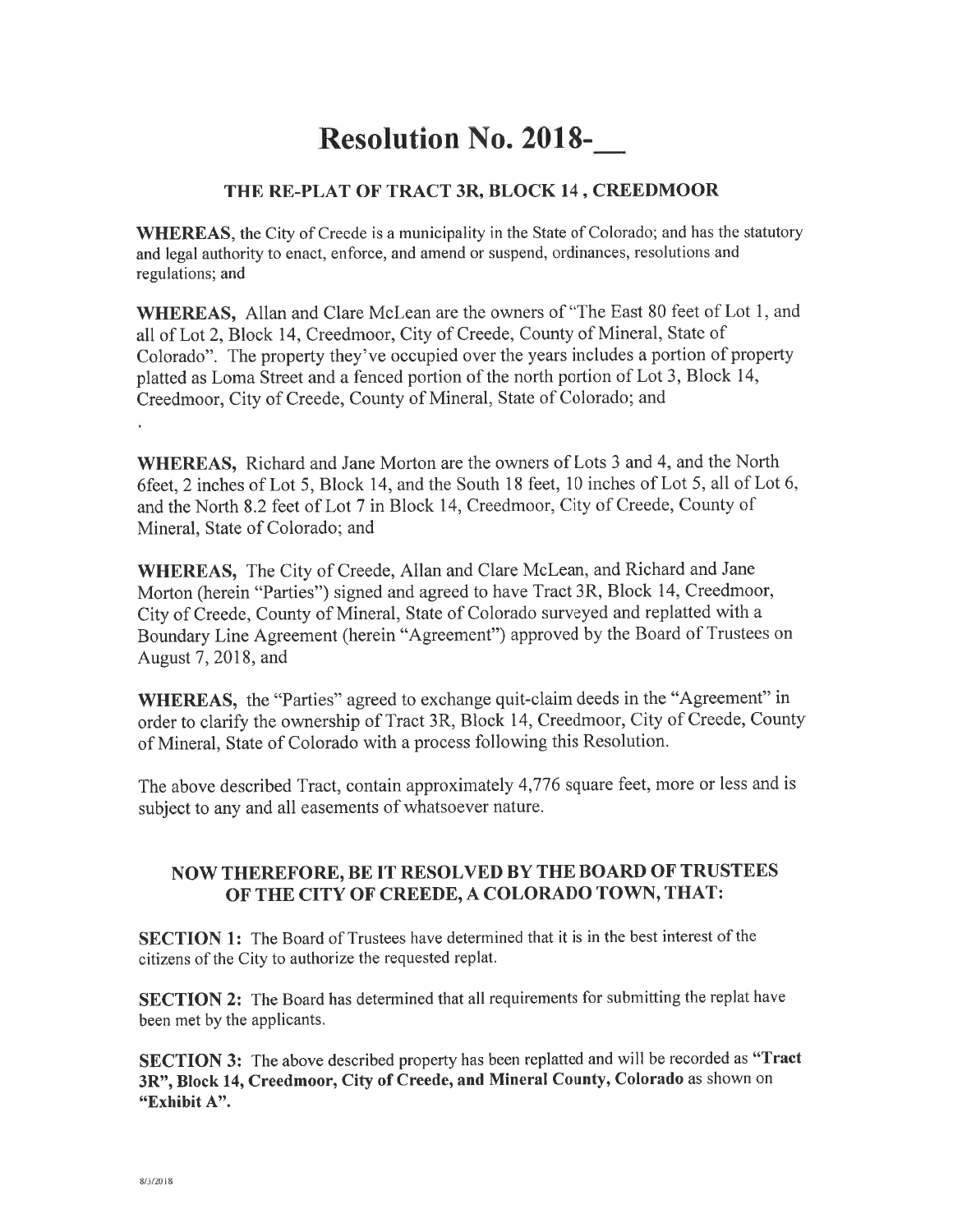# APPROVED AND ADOPTED by the Board of Trustees this 7<sup>th</sup> day of August 2018.

# **CITY OF CREEDE:**

**ATTEST:** 

Mayor Jeffrey Larson

Date

City Clerk<br>Randi Snead

Date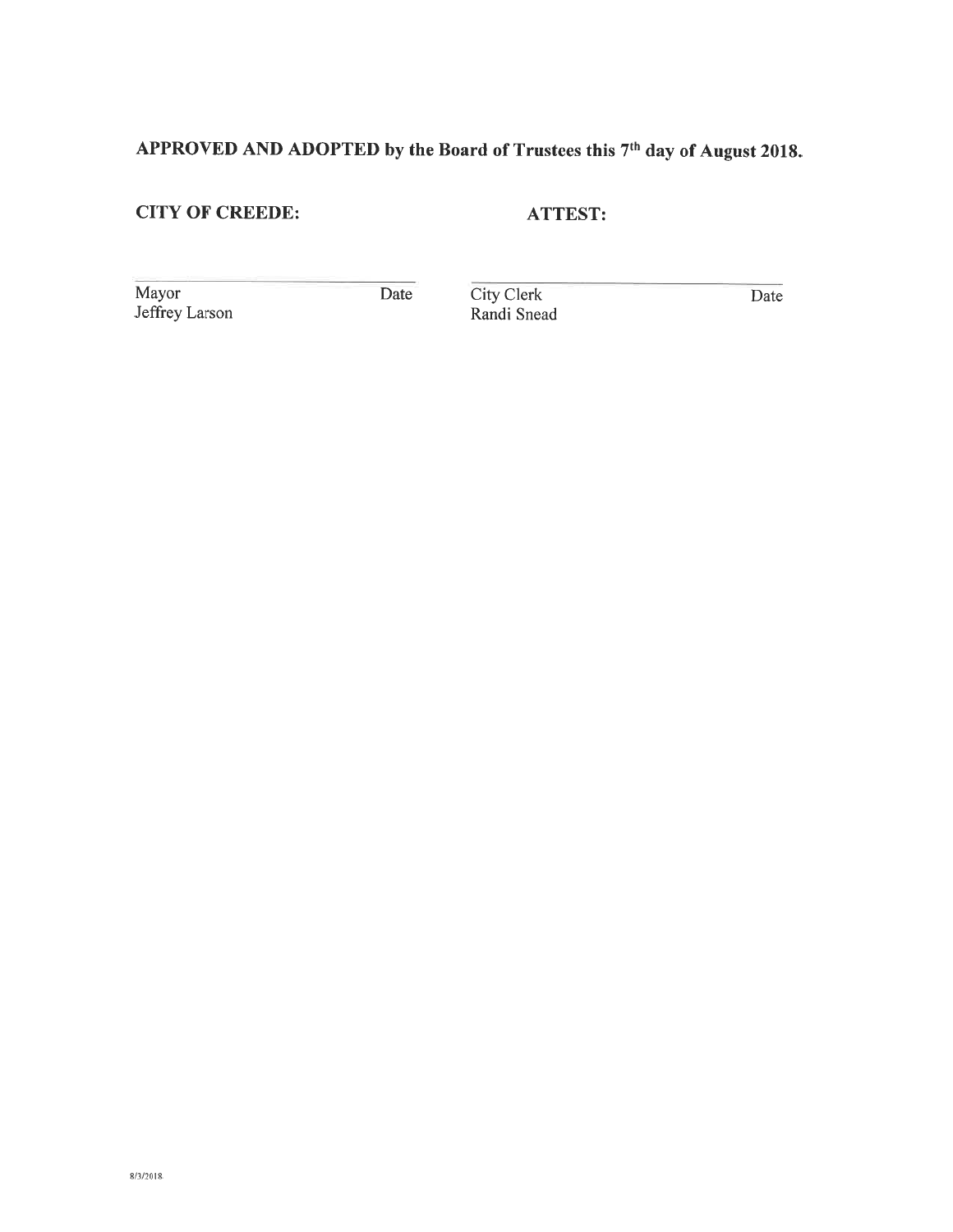June 28, 2018

**City of Creede** Planning and Zoning Board Creede, CO 81130

> **RE** Oyler re-plat/re-zoning 1151 Rio Grande Ave, Creede, CO

Dear Planning and Zoning Board,

I have submitted the attached re-plat/re-zoning request on behalf of Tom Oyler. Mr Oyler purchased this property in May 15, 2017. His goal in the purchase is to supply some much needed housing to Creede residents and our summer employees. Currently Arps restaurant is leasing the existing trailer house along with a sweet studio which was recently remodeled by our own Zack Jones.

The first request for this application is to re-plat the property. I have attached a preliminary survey for your reference. The re-plat would match the re-plat approved on t he property to the south now owned by Avery Augur.

Secondly, the property currently has 2 zonings, B2 and R1. Mr. Oyler is requesting the entire property be zoned B2. Mr. Oyler with the help if his architect are working on a site plan for further development pending a re-plat and re-zoning and hope to have that to you by your July meeting.

Thank you in advance for your careful consideration of our request.

Best regards,

Broken Arrow Ranch & Land Co., LLC. Anne M. Pizel, Broker/owner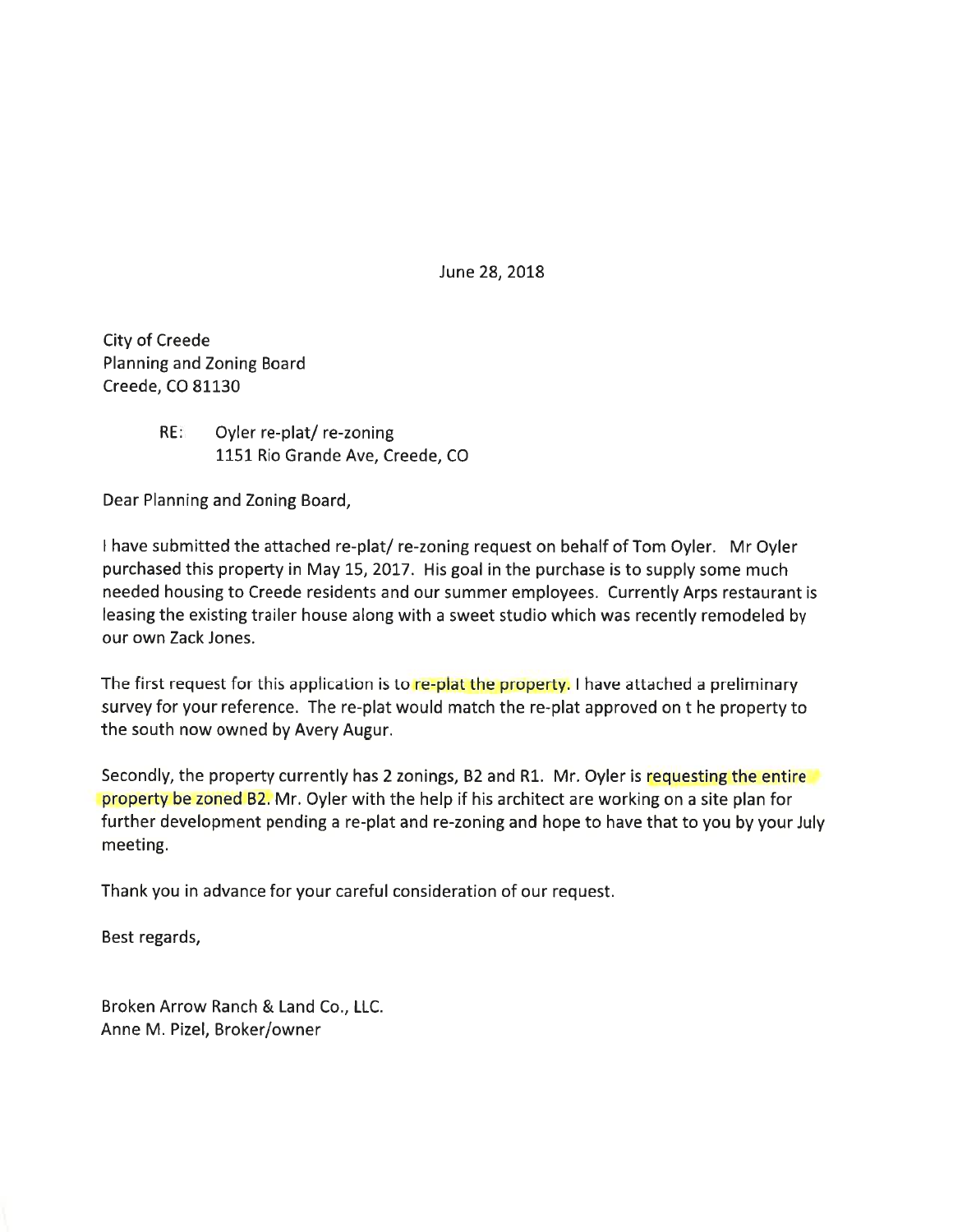

| E OF OWNERSHIP AND DEDICATION                                                                                                                                                                                                                                                                                                  |
|--------------------------------------------------------------------------------------------------------------------------------------------------------------------------------------------------------------------------------------------------------------------------------------------------------------------------------|
| 4 BY THESE PRESENTS THAT Tom Oyler is the owner of that real property known as the 5½ of Lols 9-13, Block 33,<br>aled Eleventh Street abutting said Lots 9-13, South Creede, Mineral County, Colorado, as described at                                                                                                         |
| 0374 in the records of the Mineral County Clerk and Recorder AND the City of Creede having jusidiction<br>streets within the City of Creede da hereby consolidate said lats with the N½ of vocated Eleventh Street                                                                                                             |
| Jjacent to the SK of Lots 1-9, Block 33, and East 15 Feet of Depot Street immediately adjacent to the SK of Lot<br>the N16 of vocated Eleventh Street.                                                                                                                                                                         |
| e caused this property to be replatted, resubdivided, and designated as `LOT 9R, REPLAT NO. 2, `BLOCK 33,                                                                                                                                                                                                                      |
| more particularly described (below, and do hereby dedicate and set apart all streets, alleys, and other "<br>id places, as shown hereon, for the use of the public forever and do hereby dedicate those portions of said                                                                                                       |
| which are indicated as easements on the plat as existing and/or implied.                                                                                                                                                                                                                                                       |
| undary 1.0T 9R, REPLAT NO. 2, BLOCK 33, SOUTH CREEDE"                                                                                                                                                                                                                                                                          |
| d containing the SI/2 of Lots 9-13, Block 33, South Creede, a portian of vacated Eleventh Streel, and a portian of                                                                                                                                                                                                             |
| coted in the EX Section 36, T.42N,, R.IW., N.M.P.M., City of Creede, Mineral County, Calorado, which parcel contains<br>e or less, being more particularly described by metes and bounds as fallows:<br>e NE corner of the 51/2 of Lot 13, Block 33, South Creede; thence SIF4T36'E, along the East line of said Lot 9 and its |
| ction, a distance of 74,93 feet to its intersection with the center of vacated Eleventh Street; thence 576744TW, along<br>acated Eleventh Street and its westerly projection, a distance of 120,38 feet to its intersection with the Westline of the                                                                           |
| Depot Street; thence N27°43'41"W, along the said West line of the East 15 feet of Depot Street, a distance of 77.06 feet;<br>l'E, along the North line of the SI/2 of Lots 9-13, Block 33, and its westerly projection, a distance of 139.06 feet to the                                                                       |
| ing.                                                                                                                                                                                                                                                                                                                           |
|                                                                                                                                                                                                                                                                                                                                |
|                                                                                                                                                                                                                                                                                                                                |
| Signed:<br>Tam Oyler, Owner                                                                                                                                                                                                                                                                                                    |
| Attest :                                                                                                                                                                                                                                                                                                                       |
| Town Clerk<br>Moyor of the City of Creede                                                                                                                                                                                                                                                                                      |
| <b>COMENT</b>                                                                                                                                                                                                                                                                                                                  |
| do) <sub>SS</sub>                                                                                                                                                                                                                                                                                                              |
| ral)<br>instrument was acknowledged before me this ______day of _________________________________by Tam Oyler,                                                                                                                                                                                                                 |
| Mayor of the City of Creede, as attested to by the City of Creede, Town Clerk.                                                                                                                                                                                                                                                 |
|                                                                                                                                                                                                                                                                                                                                |
| My Commission Expires                                                                                                                                                                                                                                                                                                          |
|                                                                                                                                                                                                                                                                                                                                |
| <b>OMMISSION CERTIFICATE</b>                                                                                                                                                                                                                                                                                                   |
| do.                                                                                                                                                                                                                                                                                                                            |
|                                                                                                                                                                                                                                                                                                                                |
| Signed:<br>Chairman                                                                                                                                                                                                                                                                                                            |
| RUSTEE'S CERTIFICATE                                                                                                                                                                                                                                                                                                           |
|                                                                                                                                                                                                                                                                                                                                |
| do                                                                                                                                                                                                                                                                                                                             |
|                                                                                                                                                                                                                                                                                                                                |
| ٠.<br>Attest:<br>Town Clerk<br>Mayor of the City of Creede                                                                                                                                                                                                                                                                     |
|                                                                                                                                                                                                                                                                                                                                |
|                                                                                                                                                                                                                                                                                                                                |
| <b>STATEMENT</b>                                                                                                                                                                                                                                                                                                               |
| nan, a duly registered land surveyor in the State of Colorado, do hereby certify that this plat was prepared<br>data of a survey made by me or under my direct supervision and is true and accurate to the best of my                                                                                                          |
| belief.                                                                                                                                                                                                                                                                                                                        |
|                                                                                                                                                                                                                                                                                                                                |
|                                                                                                                                                                                                                                                                                                                                |
|                                                                                                                                                                                                                                                                                                                                |
| <b>RECORDER'S CERTIFICATE</b>                                                                                                                                                                                                                                                                                                  |
| $\frac{1}{55}$<br>roll                                                                                                                                                                                                                                                                                                         |
| y that this instrument was filed in my office at _____O'Clock ___M., this _____ day of __                                                                                                                                                                                                                                      |
| inder Reception Number _<br>_iri Mao Baok __<br>ot                                                                                                                                                                                                                                                                             |
| Fees Pard _______                                                                                                                                                                                                                                                                                                              |
|                                                                                                                                                                                                                                                                                                                                |
| Signed.                                                                                                                                                                                                                                                                                                                        |
| Clerk and Recorder                                                                                                                                                                                                                                                                                                             |
|                                                                                                                                                                                                                                                                                                                                |
| Rincon Associates, Inc.<br><b>IDCOD</b> FO Bor R2E Alamana, CO BRI (79) BF 644                                                                                                                                                                                                                                                 |
| <b>REPLAT NO. 2</b>                                                                                                                                                                                                                                                                                                            |
| Block 33<br><b>SOUTH CREEDE</b>                                                                                                                                                                                                                                                                                                |
|                                                                                                                                                                                                                                                                                                                                |
| The South Half of Lots 9-B, Block 33, and                                                                                                                                                                                                                                                                                      |
| The North Half of vacated Eleventh Street abulting said Lots 9 - 13 Book 30 and<br>The East 5 Feet of Depot Street                                                                                                                                                                                                             |
| That obats the West Line at the Thof Lot Ford<br>The NS of Eleversh Street.<br>South Creede,                                                                                                                                                                                                                                   |
| Locoled in the ER Sedicn M.<br>Township 42 Nor th. Range I West,                                                                                                                                                                                                                                                               |
| New Mexico Presspal Meridan,<br>City of Creede,                                                                                                                                                                                                                                                                                |
| Minimal County<br>Colorado<br>Dream by: IBDK - March 200<br>blo.Bit Peetlo!!                                                                                                                                                                                                                                                   |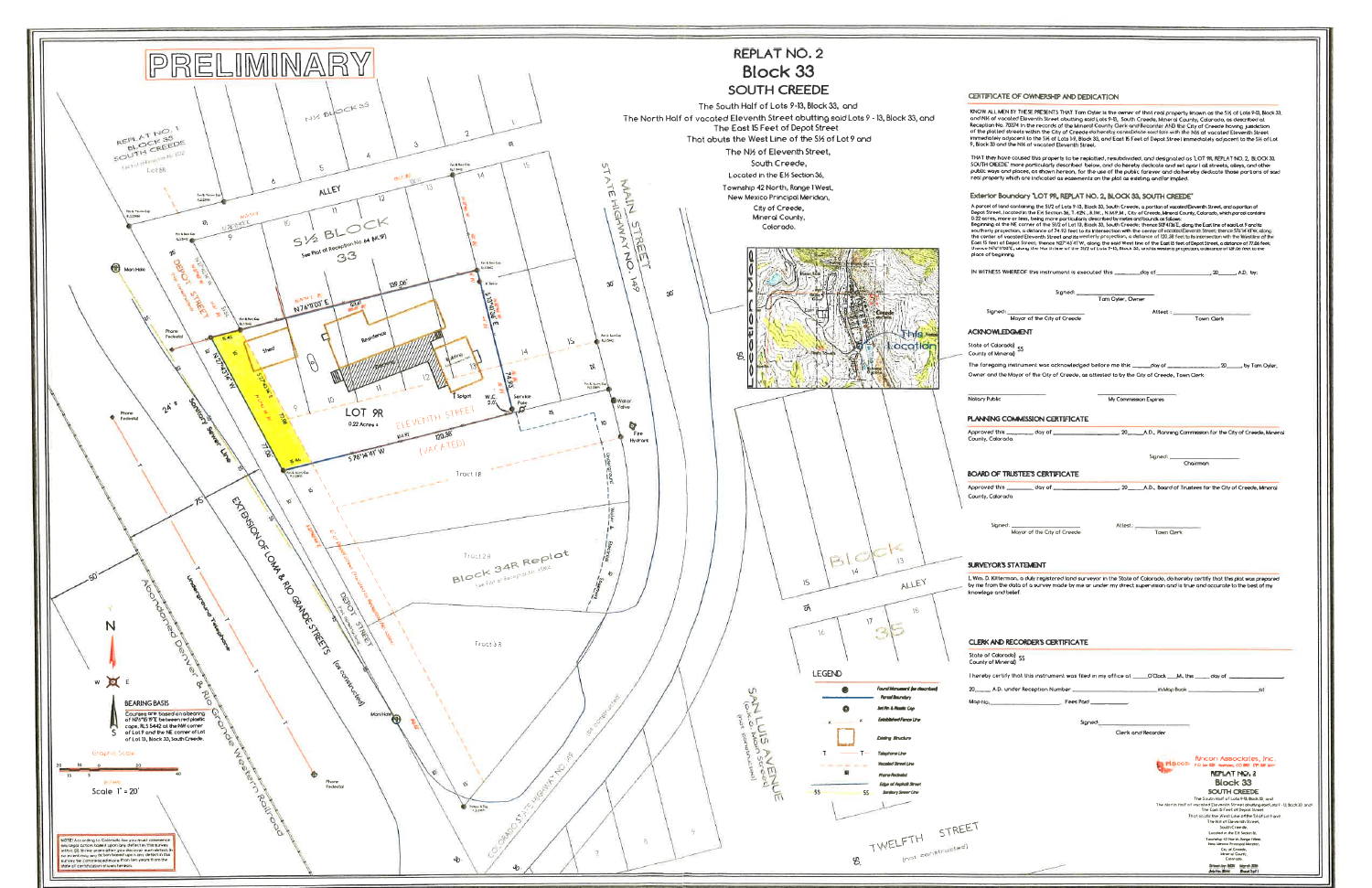July 11, 2018

**City of Creede Board of Trustees and Planning Commission City Manager - Clyde Dooley** 2223 N. Main Street P.O. Box 457 Creede, CO 81130

#### City of Creede,

My wife and I are submitting this Re-plat / Boundary Application to straighten the property line on the West side of the property, match the North property line with the fence that has been in place for as long as I have been alive (long time) and to match the South property line with the Bassler re-plat. By making these changes the property lines will match up to the Bassler re-plat with the property on the far East of the block and straighten up the property line on the West side.

Our property located 107 E First Street is split by two different sub-divisions. The North side is in the CreedMoor subdivision and the South side is located in the South Creede subdivision.

- 1. The West property line:
	- a. South Creede subdivision: The South Creede sub-division property line runs at a diagonal into the flume. We would like to straighten the property line to run parallel with the flume. We would like to give the flume section of the property to city of Creede and obtain a portion from the city Creede so that the property line is parallel to the flume.
	- b. Creedmoor subdivision (north side): We would like obtain the property from the city of Creede so that the property line is consistent with the South side and parallel to the flume.
	- c. By doing this the West property line will be straight and parallel with the Flume.
- 2. The South property line: We would like to obtain property from the city of Creede that matches the Bassler re-plat (far East of the Block). This will also be consistent with the property adjacent to ours on the East.
- 3. The North Property Line: We would like to obtain the property on the North side of the property to match where the original fence is located and the Bassler re-plat (Far East of the block).
- 4. In summary: By changing the property lines, the lines will be straight and consistent with re-plat of the Bassler property. An added benefit is that the two remaining properties in the middle of the block can be easily re-plated to match the West and East properties on the block. Once that is done, the property lines will be straight on the North and South side and the whole block will be complete, consistent and re-sellable with no hassles.

Submitted is the warranty deed with the description of the property and a preliminary survey of the property from Bill Kitterman.

The preliminary survey describes the changes that we are asking to take place. The survey PDF was emailed to Clyde. If need be, you zoom in on the PDF to read the wording. I can also email the information to anyone that would like it.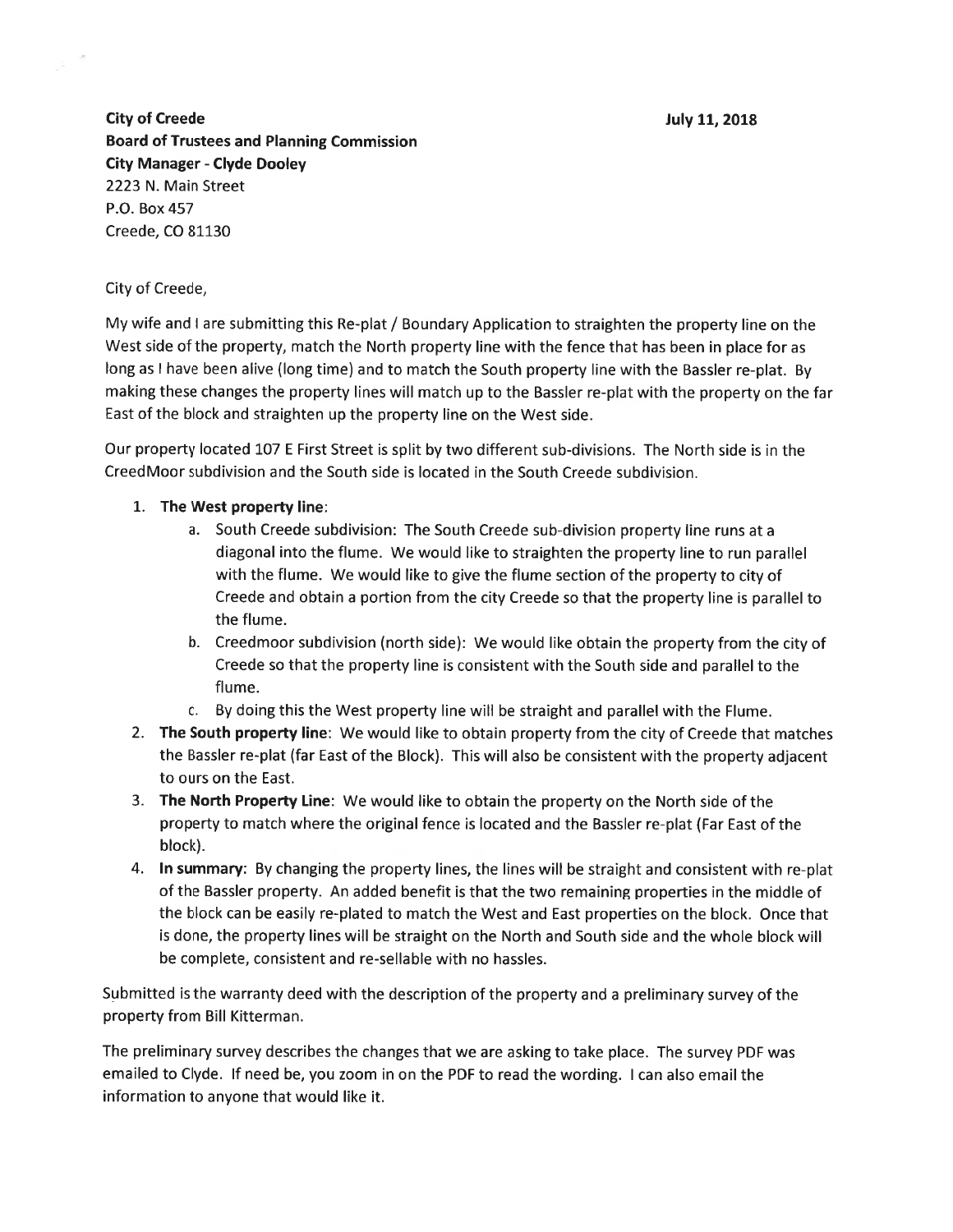- 1. We were very surprised when the survey did not match up with the original fence on the north side. The original fence has been there many years and lines up with the late Margie Hosselkus's House and the Trading Post (looking at it with the naked eye). For many years family barbeques have taken place and kids enjoyed playing in this area that was known to be their property.
- 2. When we purchased the property the seller told us he owned from road to road on the north and south side.
- 3. We decided to survey the property to insure that there was no issues with the Margie Hosselkus property, only to find out that the North property line did not match the fence line.
- 4. Our goal is to retire in Creede and return to our childhood home of Creede, Colorado and to make the property a beautiful place for the eyes of the community and tourists.

To my knowledge there is no accurate municipal map that clearly defines the properties in Creede. I also believe that it has been very difficult to correctly record the property sales etc that have occurred in the past. No fault of anyone, that is the way of life in historical mining towns. I would like to ask that we do not have to re-pay for land that the previous owners had believed was theirs and in their minds paid for.

Thank you for considering this application, we look forward to working with you.

Sincerely,

**Randy and Geniel Birdsey** 1615 Spring Water Ln Highlands Ranch, CO 80129 Randy's Cell 303.941.4038 (I do not take my cell phone at work) Randy's Work 720.922.5839 Geniel's Cell 303.514.9432 Email: birdseyrk@gmail.com grbirdsey@gmail.com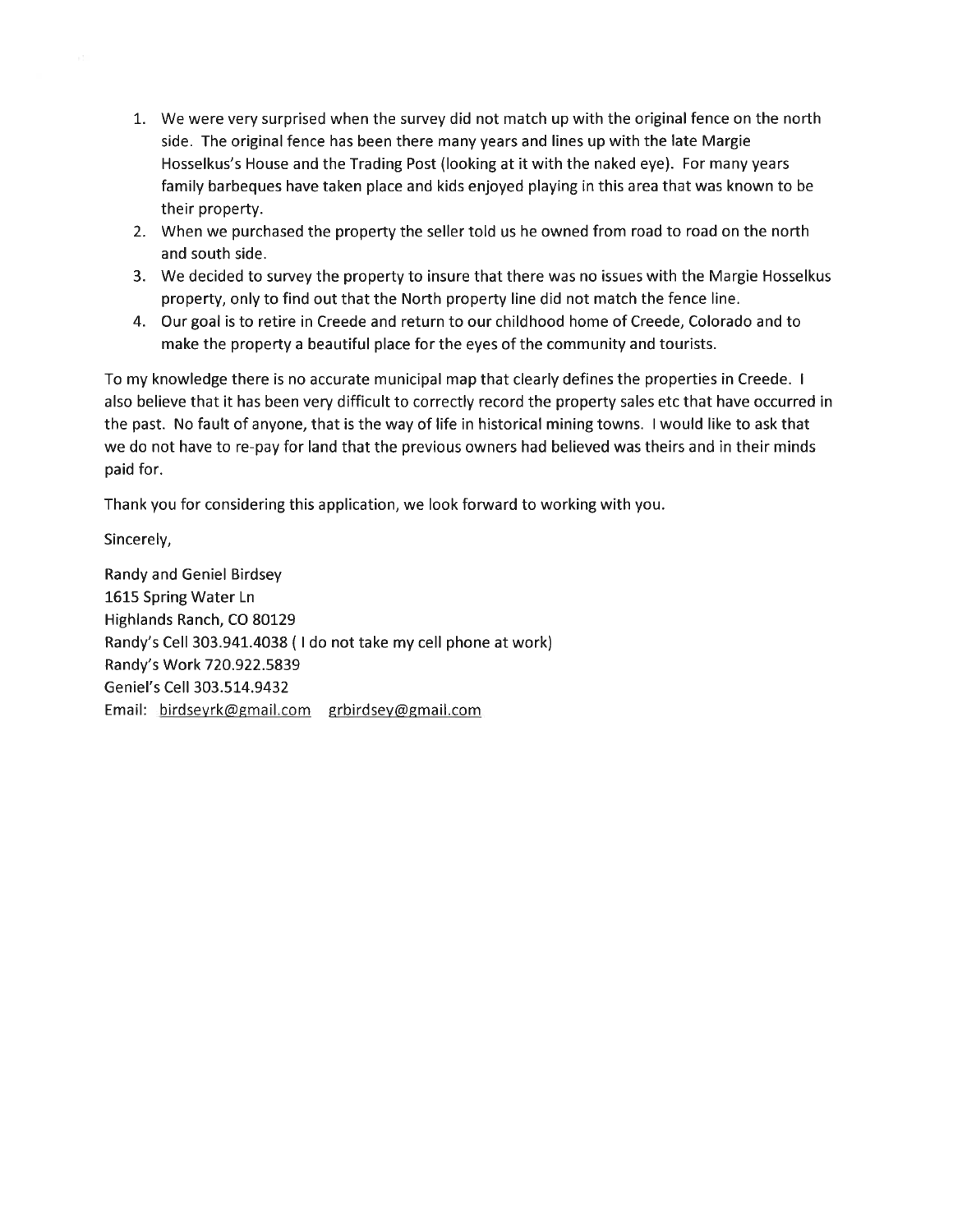

o distance of 52.56 feet; thence NBP/451°, along an existing fence line and it's westerly projection, a<br>distance of 52.56 feet; thence NBP/451°, along an existing fence line and it's westerly projection, a<br>distance of 52.5 thence 505°36'08'E, along the East limit of the right of way for the Wilow Creek flume, a distance of 49.92 feet; thence 505°36'08'E, along the East limit of the right of way for the Wilow Creek flume, a distance of 4.66 feet to the place of beginning.

| ICATE OF OWNERSHIP AND DEDICATION                                                                                                                                                                                                                                                                                                                                                                                                                                                                                                                                                                                                                                                                                                                                                                                                                                                                                                                                                                                                                                                                                                                                                                                                                                                             |  |
|-----------------------------------------------------------------------------------------------------------------------------------------------------------------------------------------------------------------------------------------------------------------------------------------------------------------------------------------------------------------------------------------------------------------------------------------------------------------------------------------------------------------------------------------------------------------------------------------------------------------------------------------------------------------------------------------------------------------------------------------------------------------------------------------------------------------------------------------------------------------------------------------------------------------------------------------------------------------------------------------------------------------------------------------------------------------------------------------------------------------------------------------------------------------------------------------------------------------------------------------------------------------------------------------------|--|
| L MEN BY THESE PRESENTS THAT Rondy Birdsey and Geniel Birdsey ore the owners of that real<br>known as the West 20 feet of Lot 7, all of Lots 8 and 9, Block 1, South Creede, LESS the East<br>the West 20 feet of Lot 7, Block 1, South Creede, AND a tract of land located in Block 36,<br>or described by metes and bounds as follows: Beainning at the SW corner of the troct herein<br>d, the point of intersection of the North line of the NEI/4 Section 36, T.42N., R.IW., N.M.P.M., .<br>[ost Limit of the right of way for the Willow Creek Flume, whence the N1/4 corner of said                                                                                                                                                                                                                                                                                                                                                                                                                                                                                                                                                                                                                                                                                                    |  |
| 6, T.42N., R.IW., N.M.P.M., beors S89°14'W, 1563.13 feel oistont; thence N89°14'E, 14.63 feel<br>Morth line of the NE1/4 of said Section 36 to the SE corner of the tract herein described;<br>2°20′W, 49,76 feet to the NE corner of the tract herein described, a point on the S, limit of<br>et; thence S69°14′W, 46.53 feet along the S. limit of Wall Street to the NW corner of the<br>ein described, the point of intersection of the S limit of Wall Street with the East limit<br>ht of way for saio flume; thence S5°37'E, 49,92 feet along the East limit of the right of<br>aid flume to the place of beginning, all as described in Reception No. 70902.                                                                                                                                                                                                                                                                                                                                                                                                                                                                                                                                                                                                                         |  |
| y have coused this property to be replatted, resubdivided, and designated as the BIRDSEY<br>EPLAT NO. 2, BLOCK 36, CREEDMOOR AND BLOCK 1, SOUTH CREEDE", more porticularly described<br>id da hereby dedicate and set apart all streets, alleys, and other public ways and places, as<br>rean, for the use of the public forever and do hereby dedicate those portions of said<br>erty which are indicaled as easements on the plat as existing and/or implied.                                                                                                                                                                                                                                                                                                                                                                                                                                                                                                                                                                                                                                                                                                                                                                                                                               |  |
| oundory "BIRDSEY TRACT", REPLAT NO. 2, BLOCK 36, CREEDMOOR, AND BLOCK 1, SOUTH CREEDE!                                                                                                                                                                                                                                                                                                                                                                                                                                                                                                                                                                                                                                                                                                                                                                                                                                                                                                                                                                                                                                                                                                                                                                                                        |  |
| f tand located in the SE1/4 Section 25 and in the NE1/4 Section 36, T.42N., R.I.W., N.M.P.M.,<br>county, Colorado, which parcel contains 0.15 acres, more or less, being more particularly.<br>d by metes and bounds as follows: Commencing at intersection of the North Line of the said NEI/4<br>ć with the Eost limit of the right of way for the Willow Creek flume, whence the Ni/4 corner of<br>ron 36 bears 585°14′ 51″W a distance of 1565.13 feet; thence 585°14′51″W, along the said<br>e, a distance of 4.66 feet to the place of beginning; thence N06°33′58″W, along on existing<br>e and it's northerly projection, a distance of 57.16 feet to the NW corner of the tract<br>scribed; thence NESF14'51"E, clong on existing fence and it's westerly projection, a distance<br>eet to the NE corner of the tract herein described; thence S0299'09"E a distance of 56,89.<br>nce NE9°14′51°E, along the North line of the NE1/4 of said Section 36, a distance of 17.96<br>nce 515°45′08″E a distance of 45.48 feet to the SE corner of the tract herein described;<br>%"14'52"W a distance of 72,20 feet to the SW corner of the tracl herein described; thence<br>W, along an existing fence line and it's southerly projection, a distance of 60.87 feet to<br>of beginning. |  |
| SS WHEREOF this instrument is executed this ____________day of _________                                                                                                                                                                                                                                                                                                                                                                                                                                                                                                                                                                                                                                                                                                                                                                                                                                                                                                                                                                                                                                                                                                                                                                                                                      |  |
| , A.D. bγ:                                                                                                                                                                                                                                                                                                                                                                                                                                                                                                                                                                                                                                                                                                                                                                                                                                                                                                                                                                                                                                                                                                                                                                                                                                                                                    |  |
| Signed: __<br><b>Geniel Birdsey</b><br>Randy Birdsey                                                                                                                                                                                                                                                                                                                                                                                                                                                                                                                                                                                                                                                                                                                                                                                                                                                                                                                                                                                                                                                                                                                                                                                                                                          |  |
| WLEDGMENT                                                                                                                                                                                                                                                                                                                                                                                                                                                                                                                                                                                                                                                                                                                                                                                                                                                                                                                                                                                                                                                                                                                                                                                                                                                                                     |  |
| [olorado]<br>SS<br>f Mıneral)                                                                                                                                                                                                                                                                                                                                                                                                                                                                                                                                                                                                                                                                                                                                                                                                                                                                                                                                                                                                                                                                                                                                                                                                                                                                 |  |
| going instrument was acknowledged before me this _______day of _<br>by Randy Birdsey and Geniel Birdsey.                                                                                                                                                                                                                                                                                                                                                                                                                                                                                                                                                                                                                                                                                                                                                                                                                                                                                                                                                                                                                                                                                                                                                                                      |  |
| tary Public<br>My Commission Expires                                                                                                                                                                                                                                                                                                                                                                                                                                                                                                                                                                                                                                                                                                                                                                                                                                                                                                                                                                                                                                                                                                                                                                                                                                                          |  |
| NG COMMISSION CERTIFICATE                                                                                                                                                                                                                                                                                                                                                                                                                                                                                                                                                                                                                                                                                                                                                                                                                                                                                                                                                                                                                                                                                                                                                                                                                                                                     |  |
| __, 20_________A.D.,Planning Commission for the<br>this _<br>_______ day of _                                                                                                                                                                                                                                                                                                                                                                                                                                                                                                                                                                                                                                                                                                                                                                                                                                                                                                                                                                                                                                                                                                                                                                                                                 |  |
| reede, Mineral County, Colorado.                                                                                                                                                                                                                                                                                                                                                                                                                                                                                                                                                                                                                                                                                                                                                                                                                                                                                                                                                                                                                                                                                                                                                                                                                                                              |  |
|                                                                                                                                                                                                                                                                                                                                                                                                                                                                                                                                                                                                                                                                                                                                                                                                                                                                                                                                                                                                                                                                                                                                                                                                                                                                                               |  |
| Signed: ____<br>Chairmar                                                                                                                                                                                                                                                                                                                                                                                                                                                                                                                                                                                                                                                                                                                                                                                                                                                                                                                                                                                                                                                                                                                                                                                                                                                                      |  |
| OF TRUSTEE'S CERTIFICATE                                                                                                                                                                                                                                                                                                                                                                                                                                                                                                                                                                                                                                                                                                                                                                                                                                                                                                                                                                                                                                                                                                                                                                                                                                                                      |  |
| this.<br>: 20<br>A.D., Board of Trustees for the<br>_ day of _<br>reede, Mineral County, Colorado.                                                                                                                                                                                                                                                                                                                                                                                                                                                                                                                                                                                                                                                                                                                                                                                                                                                                                                                                                                                                                                                                                                                                                                                            |  |
| Attest:<br>Mayor of the City of Creede<br>Town Clerk                                                                                                                                                                                                                                                                                                                                                                                                                                                                                                                                                                                                                                                                                                                                                                                                                                                                                                                                                                                                                                                                                                                                                                                                                                          |  |
| 'OR'S STATEMENT                                                                                                                                                                                                                                                                                                                                                                                                                                                                                                                                                                                                                                                                                                                                                                                                                                                                                                                                                                                                                                                                                                                                                                                                                                                                               |  |
| Kitterman, a duly registered land surveyor in the State of Colorado, do hereby certify that<br>was prepared by me-from the data of a survey made by me or under my direct supervision.<br>ue and accurate to the best of my knowledge and belief,                                                                                                                                                                                                                                                                                                                                                                                                                                                                                                                                                                                                                                                                                                                                                                                                                                                                                                                                                                                                                                             |  |
| AND RECORDER'S CERTIFICATE                                                                                                                                                                                                                                                                                                                                                                                                                                                                                                                                                                                                                                                                                                                                                                                                                                                                                                                                                                                                                                                                                                                                                                                                                                                                    |  |
| Colorcido)<br>SS<br>f Mineral)                                                                                                                                                                                                                                                                                                                                                                                                                                                                                                                                                                                                                                                                                                                                                                                                                                                                                                                                                                                                                                                                                                                                                                                                                                                                |  |
| :ertify that this instrument was filed in my office at _____O'Clock ____M., this _<br>– dav                                                                                                                                                                                                                                                                                                                                                                                                                                                                                                                                                                                                                                                                                                                                                                                                                                                                                                                                                                                                                                                                                                                                                                                                   |  |
| __ 20______ A.D. under Reception No. __                                                                                                                                                                                                                                                                                                                                                                                                                                                                                                                                                                                                                                                                                                                                                                                                                                                                                                                                                                                                                                                                                                                                                                                                                                                       |  |
|                                                                                                                                                                                                                                                                                                                                                                                                                                                                                                                                                                                                                                                                                                                                                                                                                                                                                                                                                                                                                                                                                                                                                                                                                                                                                               |  |
| Kincon Associates, Inc.                                                                                                                                                                                                                                                                                                                                                                                                                                                                                                                                                                                                                                                                                                                                                                                                                                                                                                                                                                                                                                                                                                                                                                                                                                                                       |  |
| rincon<br>P.O. Bax 1025. Alamoea, CO 8101. [79] 589-1644<br>REPLATINO <sub>2</sub><br>Clerk and Recorder<br>BLOCK 36, CREEDMOOR, AND                                                                                                                                                                                                                                                                                                                                                                                                                                                                                                                                                                                                                                                                                                                                                                                                                                                                                                                                                                                                                                                                                                                                                          |  |
| BLOCK 1, SOUTH CREEDE,<br>ado.                                                                                                                                                                                                                                                                                                                                                                                                                                                                                                                                                                                                                                                                                                                                                                                                                                                                                                                                                                                                                                                                                                                                                                                                                                                                |  |
| THE WEST 23 FEET OF LOT 7 AND ALL OF LOTS \$ & P.<br>BLOCK IN SOUTH CREEDE<br>nd bounds<br>LESS THE EAST 2 FEET OF THE WEST 20 FEET OF LOT ?                                                                                                                                                                                                                                                                                                                                                                                                                                                                                                                                                                                                                                                                                                                                                                                                                                                                                                                                                                                                                                                                                                                                                  |  |
| r of said<br>BLOCK II, SOUTH OREDE<br>惊<br>ıt of<br>OW ZISLE CIVICTITY TA CERESSER                                                                                                                                                                                                                                                                                                                                                                                                                                                                                                                                                                                                                                                                                                                                                                                                                                                                                                                                                                                                                                                                                                                                                                                                            |  |
| SCONDED WISCHIEFING WOULDN'T OF TAFFI<br>2 W.<br>ALL DESCRIBED AT RECEPTIONING VORD.                                                                                                                                                                                                                                                                                                                                                                                                                                                                                                                                                                                                                                                                                                                                                                                                                                                                                                                                                                                                                                                                                                                                                                                                          |  |
| IN THE RECORDS OF THE MINERAL COULITY QUAKING RECORDER<br>: to it's<br>AND SELECTED RIGHTS OF WAY WITHIN THE OTY OF CREDE<br>9 to the<br>LOCATED IN THE SIX SICTION 25 NHS THE NEX SECTION 35                                                                                                                                                                                                                                                                                                                                                                                                                                                                                                                                                                                                                                                                                                                                                                                                                                                                                                                                                                                                                                                                                                 |  |
| FOW CHP C NOFTH RANZ I WE'LL<br><b>NAME OF STREET</b><br><b>CHARLES</b><br>MEEN COUNTY                                                                                                                                                                                                                                                                                                                                                                                                                                                                                                                                                                                                                                                                                                                                                                                                                                                                                                                                                                                                                                                                                                                                                                                                        |  |
| 0.0800<br>Drown by: WDK July 2018<br>Job No. 3336<br>Sheet Tof I                                                                                                                                                                                                                                                                                                                                                                                                                                                                                                                                                                                                                                                                                                                                                                                                                                                                                                                                                                                                                                                                                                                                                                                                                              |  |